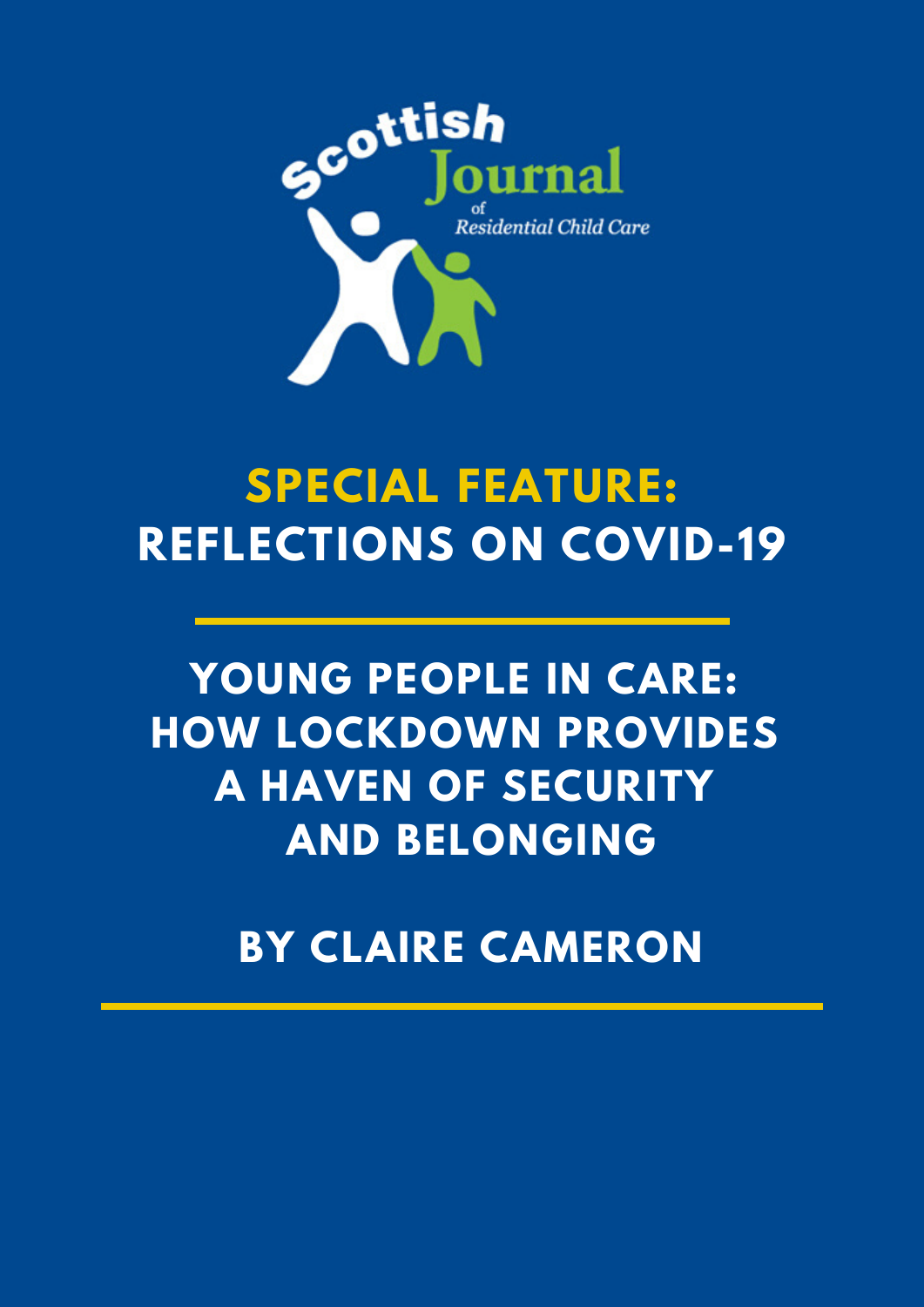### Young people in care: How lockdown provides a haven of security and belonging

#### **Claire Cameron**

#### **Abstract**

Amidst all the gloom and concerns about what effect the emergency lockdown measures associated with COVID-19 are having on children, there is a small group of young people finding positive benefits. Staff at one Scottish provider of residential services for children and young people who have complex needs, say young people are less distressed than before lockdown and many seem happier than they were before the measures were implemented. Daily life is less pressured. Staff are happier too. Lockdown is proving to be a catalyst for changes in line with the principles of Social Pedagogy which promotes the value of meaningful relationships that offer emotional and practical support.

#### **Keywords**

COVID-19, education, looked after children, care experience, social pedagogy

#### **Corresponding author:**

Claire Cameron Professor of Social Pedagogy, Thomas Coram Research Unit, UCL Institute of Education, 27-28 Woburn Square, London, WC1H 0AA, c.cameron@ucl.ac.uk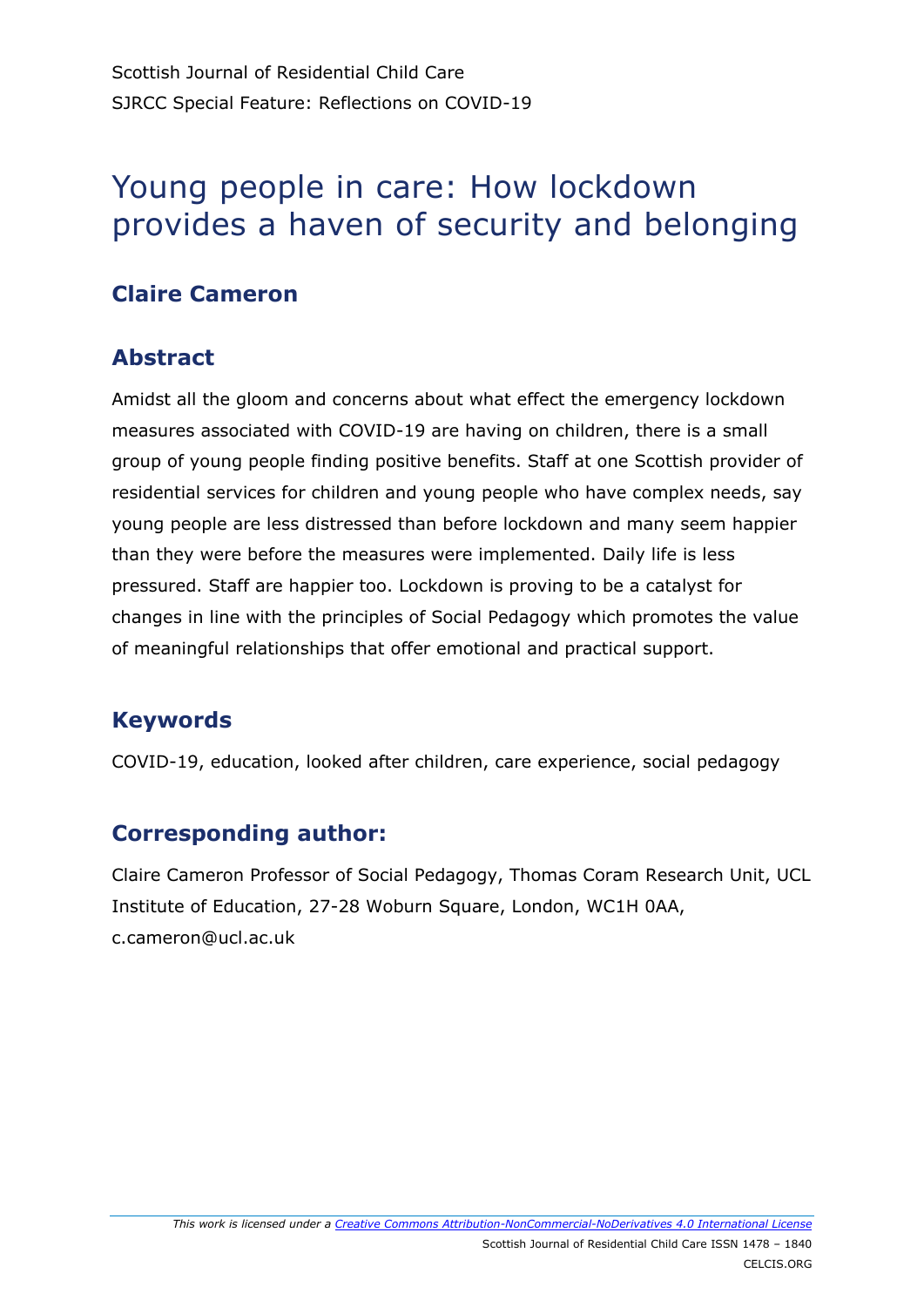Amidst all the gloom and concerns about what effect the lockdown is having on children, there is a small group of young people finding positive benefits.

Children in foster care were thriving under lockdown, the Association of Directors of Children's Services in England told the House of Commons Education Select Committee. In residential care homes, where about 10 percent of young people looked after by local authorities live, the various restrictions within the four nations of the UK have created opportunities for them to take up new skills, get fit and get along better with those around them.

Staff at Care Visions, Scotland's largest independent provider of residential services for children and young people who have complex needs, say young people are less distressed than before lockdown, and fewer are running away. Danny Henderson, one of Care Visions' managers, says that many young people seem happier than they were before the measures were implemented. Daily life is less pressured. Moreover, staff are happier too. They are focused on empathic caring in the here and now, creating spaces and experiences for and with children 'rather than working to outcome-driven plans with multi-agency involvement'.

For Care Visions, this is raising 'questions about what is of value to our young people and our work more generally…' There is an opportunity here to rethink residential care for young people in line with IOE (UCL Institute of Education) research findings.

Our 2006 comprehensive study of residential care in Denmark, England and Germany found that homes in England were more crowded, with more staff per young person, and the staff were more focused on discursive or 'discussing/talking' approaches to emotional support and less on empathic or 'listening' approaches (Petrie, Boddy, Cameron, Wigfall, and Simon, 2006).

The children's homes in Denmark and Germany had more creative and practical activities. Denmark is particularly interesting for its focus on 'cosiness' or a dedicated time in the day for getting together and sharing food and drink. This creates a feeling of domesticity and being at ease in one's surroundings.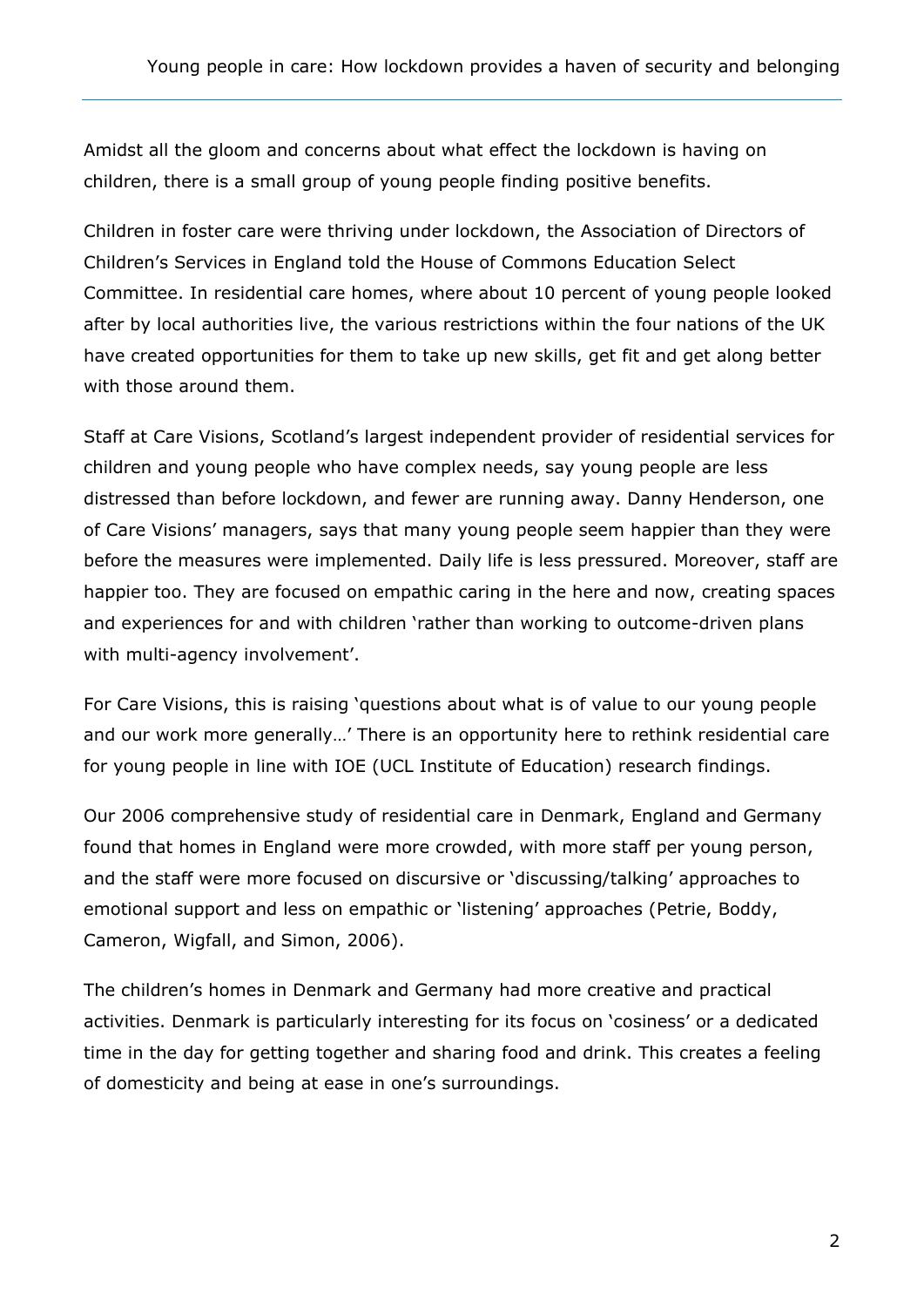Our study informed the then UK government's children's workforce strategy for looked after children in England and created an interest in the Social Pedagogy approach used in Germany and Denmark.

[Social Pedagogy](https://discovery.ucl.ac.uk/id/eprint/10000058/1/may_18_09_Ped_BRIEFING__PAPER_JB_PP_.pdf) is a long-standing philosophical approach in continental Europe that we have broadly translated as 'education in its broadest sense'. It has many dimensions but in essence promotes the value of meaningful relationships that offer emotional and practical support. It uses reflection techniques to challenge assumptions and help disadvantaged young people create new goals, working at both the group and the individual level. Social pedagogy focuses on making everyday life as rich and full of opportunity as possible, often using creative expression and practical skill building as well as domestic routines.

At Nether Johnstone House, which provides specialist residential childcare services to children and young people aged eight to 21 years, lockdown is proving to be a catalyst for changes in line with social pedagogy. Staffing patterns have changed so that teams of staff are on shift for two or more days at a time, meaning there are fewer changes of staff. There are no visiting professionals, but young people contact their social workers by text or phone, which Elaine Hamilton, service manager, says has turned out to be a more 'natural and relaxed' way to communicate. She says, 'less rush and hurry means folk have time just to be present'. Young people know who to expect to be with, improving reliability and consistency. They 'feel safe and open to new opportunities'. Not going out means there is more time for board games, cooking and archery in the garden.

Going out, but for exercise only, led to one young person, previously disinterested in fitness, creating cycling goals for himself, that were then matched by a fellow resident. He reflected that before lockdown, when he had been able to go anywhere, he had done nothing, whereas now he knew he 'was not going back to live like that'.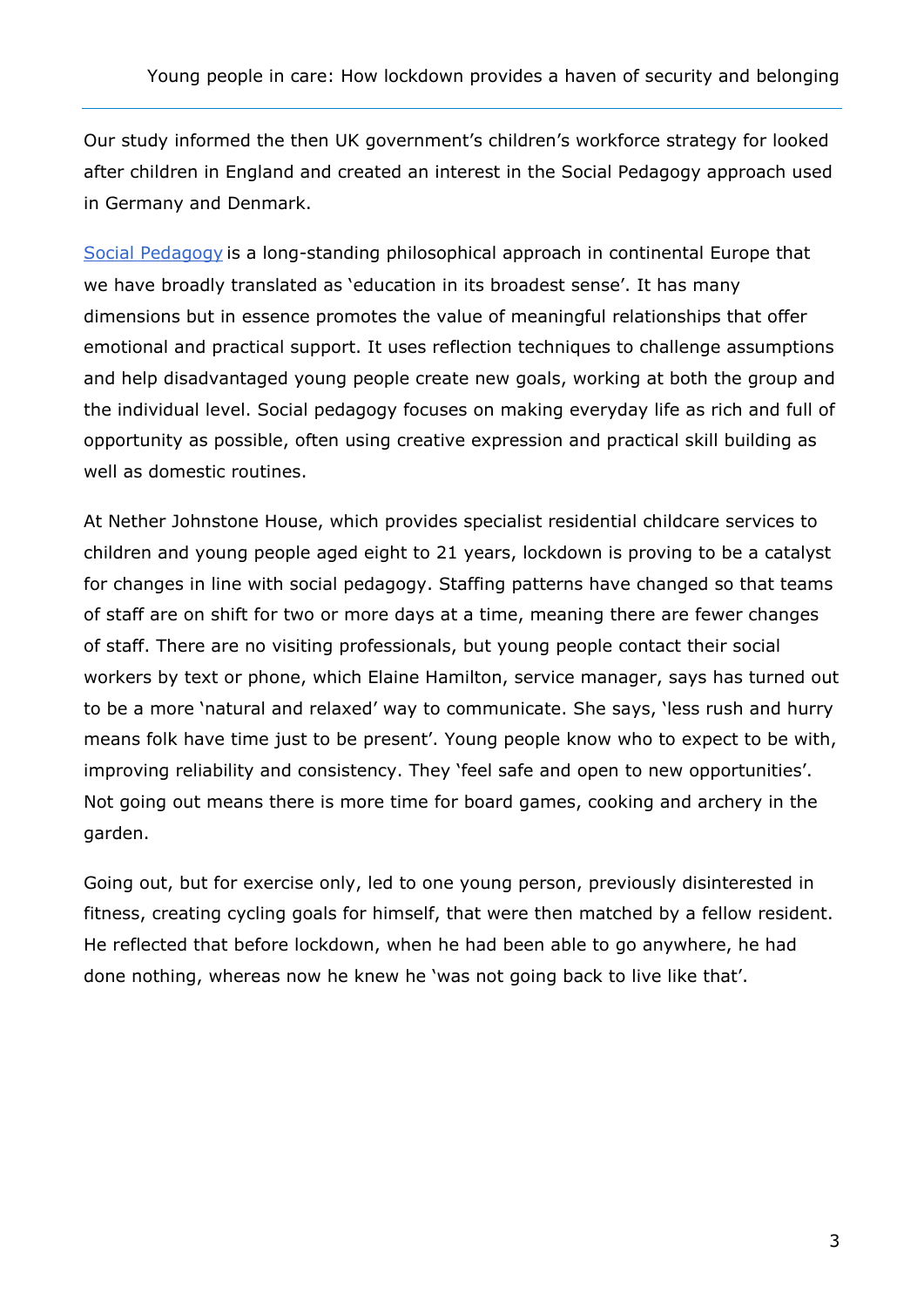

Staff and residents have learned new organisational skills. Limited to shopping just three times a week, and only on a solo basis, led to menu planning in advance, and each young person writing their personal Covid-19 'survival list' to get through the next 48 hours. Elaine reports this change in itself has been a major success in achieving a: 'more natural way to shop with kids. They are learning to consider their needs in advance'.

Despite deep concern at the beginning of lockdown that it might reawaken trauma or prove to be unmanageable for young people who had previously lived in secure settings, there has been no rise in incidents where staff have had to physically restrain residents. According to Elaine, 'young people have really embraced and benefited from the relationships they had already established with the team, helping them to feel safe and listened to throughout'. There have, however, been some frustrations and difficulties, particularly for staff going between their own families and the children's home. Elaine asked two young women for advice about living with lockdown, given they had been through it in secure care settings. One said she felt safe in secure, and the metaphor of 'bubble wrap' summed up the feeling that the home under lockdown is a haven, for now, and while it feels constraining at times, they know it is not forever.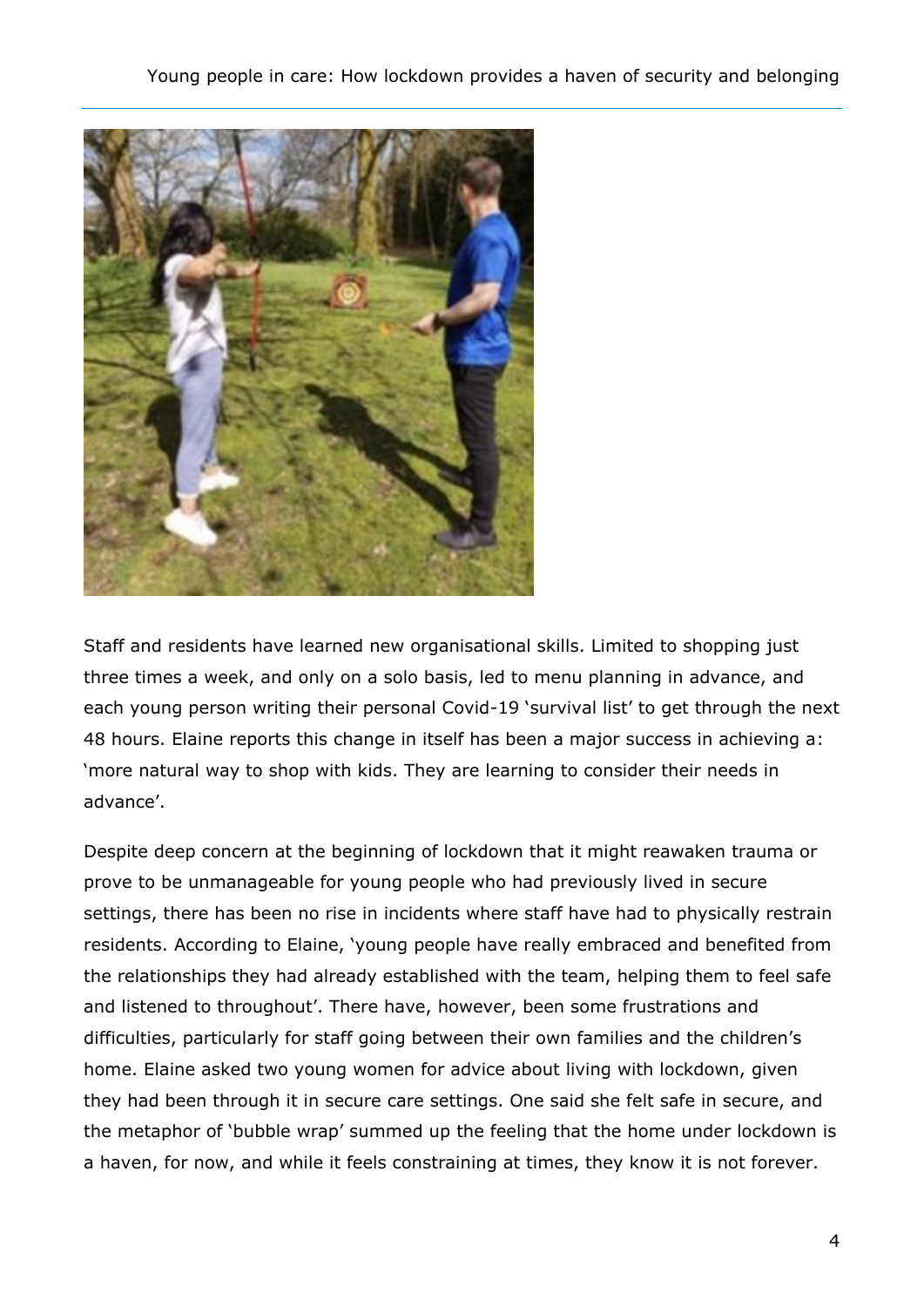

So the challenge now, as lockdown eases, is to constructively evaluate the conditions that support children in residential and foster care. It might mean preserving the sense of continuity, familiarity and belonging to a particular place, with a particular group of people, that lockdown has engendered. It might also mean making residential care an educational, or social pedagogic, experience with, perhaps, long term benefits for highly disadvantaged children.